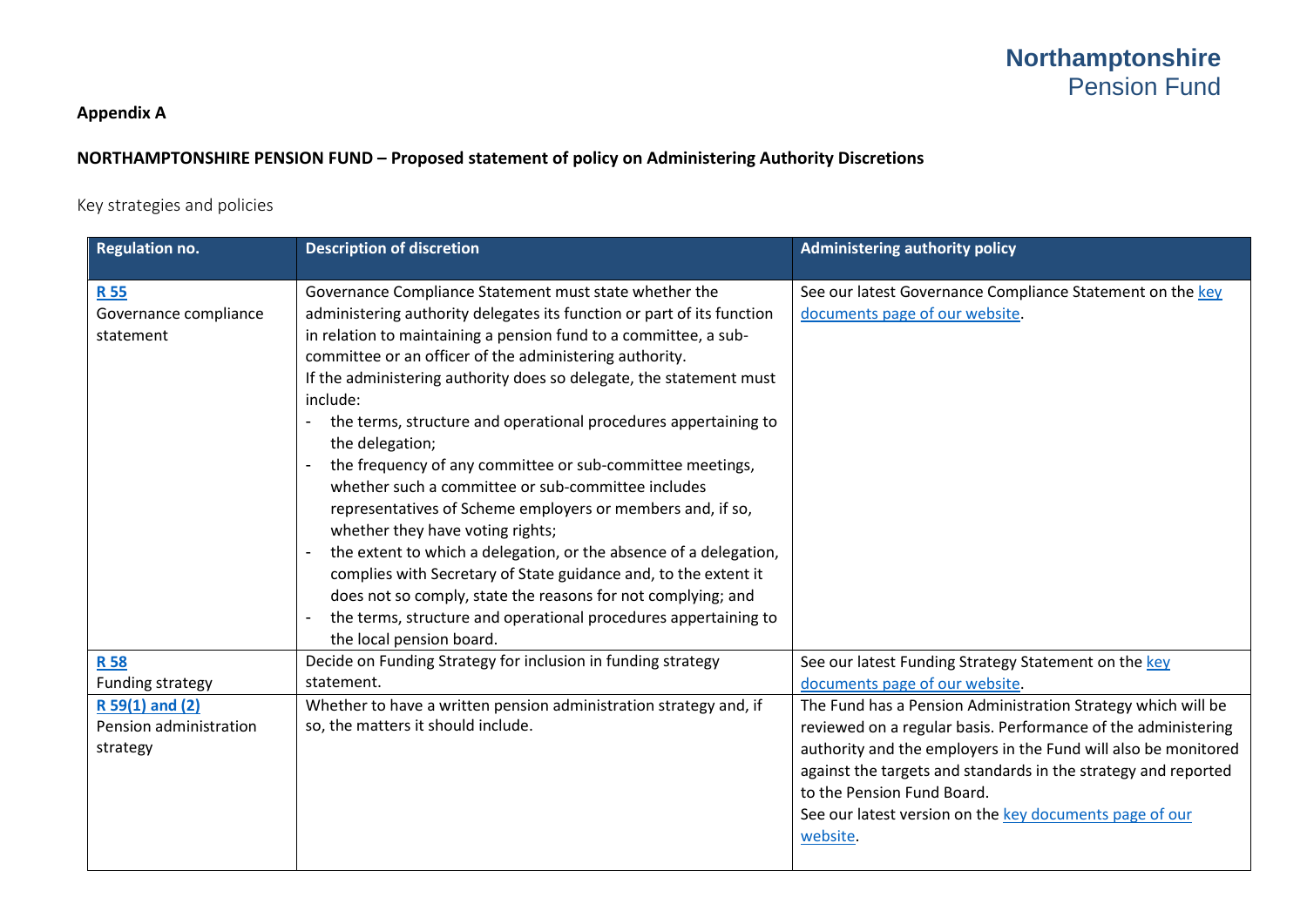| <b>Regulation no.</b>        | <b>Description of discretion</b>                                                                                                                                                                                                                                                                                                                 | <b>Administering authority policy</b>                                                        |
|------------------------------|--------------------------------------------------------------------------------------------------------------------------------------------------------------------------------------------------------------------------------------------------------------------------------------------------------------------------------------------------|----------------------------------------------------------------------------------------------|
| R 61<br>Communication policy | Communication policy must set out the policy on provision of<br>information and publicity to, and communicating with, members,<br>representatives of members, prospective members and Scheme<br>employers; the format, frequency and method of communications;<br>and the promotion of the Scheme to prospective members and their<br>employers. | The Fund's communications strategy is available on the key<br>documents page of our website. |

Scheme management

| <b>Regulation no.</b>                  | <b>Description of discretion</b>                                                                               | <b>Administering authority policy</b>                                                                                                                                                                                                                                                                                 |
|----------------------------------------|----------------------------------------------------------------------------------------------------------------|-----------------------------------------------------------------------------------------------------------------------------------------------------------------------------------------------------------------------------------------------------------------------------------------------------------------------|
| R 105(2)<br><b>Delegations</b>         | Whether to delegate any administering authority functions under<br>the Regulations.                            | The administering authority does delegate certain functions to<br>senior officers and to the Pension Fund Committee as<br>appropriate. Details of these are set out in the Council's<br>Constitution and summarised in the Governance Policy and<br>Compliance Statement on the key documents page of our<br>website. |
| R 106(3)<br><b>Local Pension Board</b> | Whether to establish a joint local pension board (if approval has<br>been granted by the Secretary of State).  | The Administering Authority did not establish a joint pension<br>board.                                                                                                                                                                                                                                               |
| R 106(6)<br><b>Local Pension Board</b> | Decide procedures applicable to the local pension board.                                                       | Procedures have been decided, and are detailed in the local<br>pension board's terms of reference, which can be provided<br>upon request.                                                                                                                                                                             |
| R 107(1)<br><b>Local Pension Board</b> | Decide appointment and removal procedures, terms of<br>appointment, and membership of the local pension board. | The appointment procedures and terms have been decided,<br>and are detailed in the local pension board's terms of<br>reference. The membership of the local pension board is set<br>out on the Local Pension Board page on our website.                                                                               |

## Disputes

| <b>Regulation no.</b>                                         | <b>Description of discretion</b>                                                                                                                                                              | <b>Administering authority policy</b>                                                                               |
|---------------------------------------------------------------|-----------------------------------------------------------------------------------------------------------------------------------------------------------------------------------------------|---------------------------------------------------------------------------------------------------------------------|
| R74(1)<br>Internal Dispute Resolution<br>Procedure            | Appoint a person for dealing with applications under Stage One of<br>the dispute resolution procedures (IDRP) in relation to any disputes<br>relating to the role as Administering Authority. | The Head of Pensions is appointed as the Stage 1 adjudicator.                                                       |
| R 74(4) and TP 23<br>Internal Dispute Resolution<br>Procedure | Whether to extend six month period to lodge a stage one IDRP<br>appeal.                                                                                                                       | Decision delegated to the Head of Pensions, as the Stage 1<br>adjudicator, to consider each case on its own merits. |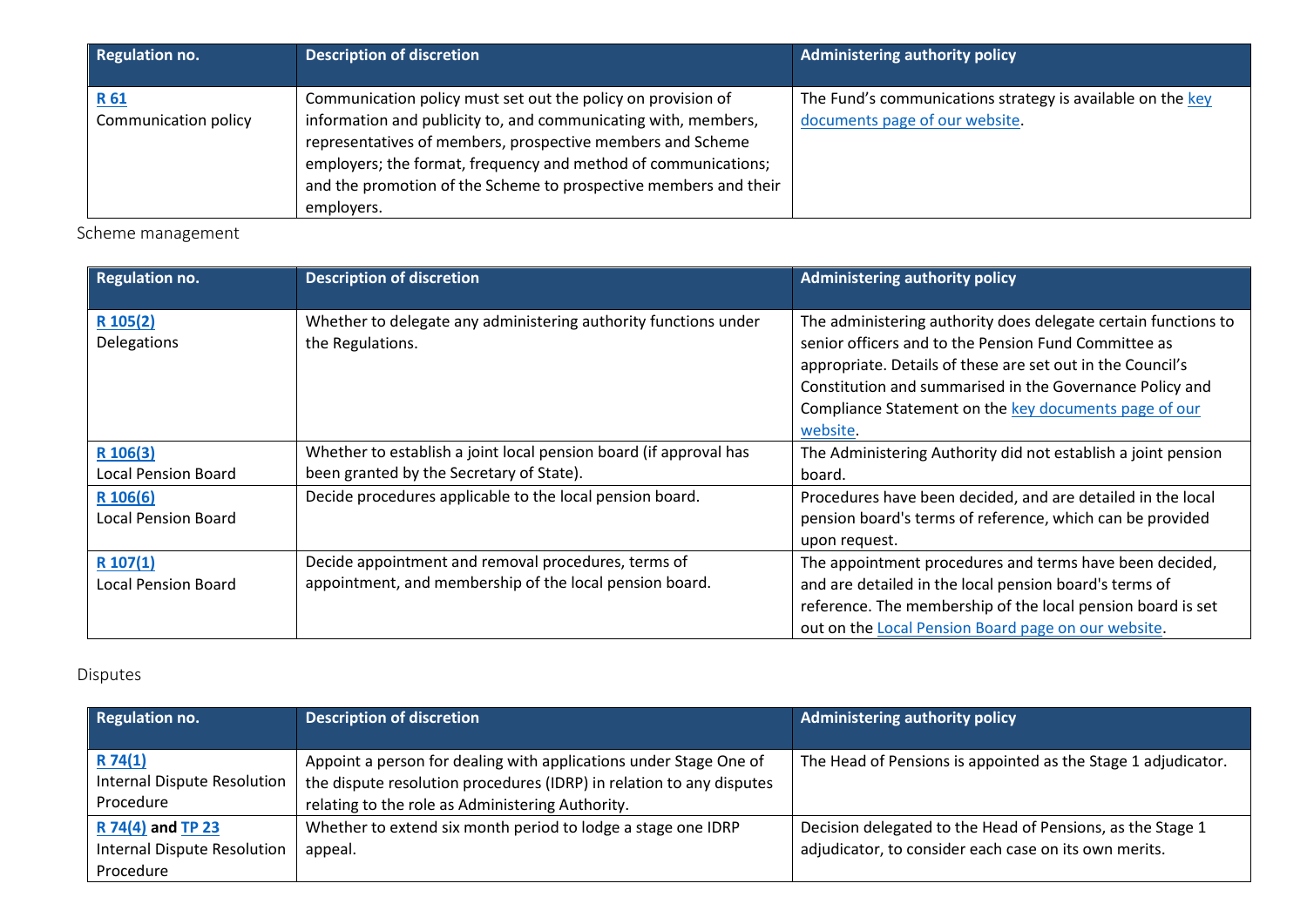| <b>Regulation no.</b>       | <b>Description of discretion</b>                                  | <b>Administering authority policy</b>                         |
|-----------------------------|-------------------------------------------------------------------|---------------------------------------------------------------|
| R 74(6) and TP 23           | Decide procedure to be followed by adjudicator when exercising    | The Head of Pensions is appointed as the Stage 1 adjudicator. |
| Internal dispute resolution | stage one IDRP functions and decide the manner in which those     | Procedure set out in the Fund's:                              |
| procedure                   | functions are to be exercised.                                    | - A Guide To Resolving Disputes About An Administering        |
|                             |                                                                   | <b>Authority Pension Decision</b>                             |
|                             |                                                                   | on the Forms and resources page on our website.               |
| R 76(4) and TP 23           | Decide procedure to be followed by administering authority when   | Procedure set out in the Fund's:                              |
| Internal Dispute Resolution | exercising its stage two IDRP functions and decide the manner in  | - A Guide To Resolving Disputes About An Employer's Pension   |
| Procedure                   | which those functions are to be exercised.                        | Decision, and                                                 |
|                             |                                                                   | - A Guide To Resolving Disputes About An Administering        |
|                             |                                                                   | <b>Authority Pension Decision</b>                             |
|                             |                                                                   | both of which are on the Forms and resources page on our      |
|                             |                                                                   | website.                                                      |
|                             |                                                                   | Stage 2 adjudicator is West Northamptonshire Council's        |
|                             |                                                                   | Monitoring Officer.                                           |
| R 79(2) and TP23            | Whether administering authority should appeal to the Secretary of | Decision delegated to the Head of Pensions to consider each   |
| Internal Dispute Resolution | State against employer decision (or lack of a decision).          | case on its own merits.                                       |
| Procedure                   |                                                                   |                                                               |

# Admission agreements and employer management

| <b>Regulation no.</b>      | <b>Description of discretion</b>                                  | <b>Administering authority policy</b>                     |
|----------------------------|-------------------------------------------------------------------|-----------------------------------------------------------|
|                            |                                                                   |                                                           |
| R 3(1A), R 3(5) and Sch 2, | Whether to agree to an admission agreement with a body applying   | See separate Admission Bodies, Scheme Employers and Bulk  |
| Part 3, Para 1             | to be an admission body.                                          | Transfer Policy on the key documents page of our website. |
| <b>Admission Body</b>      |                                                                   |                                                           |
| agreements                 |                                                                   |                                                           |
| $R_4(2)(b)$                | Whether to agree to an admission agreement with a Care Trust, NHS | See separate Admission Bodies, Scheme Employers and Bulk  |
| <b>Admission Body</b>      | Scheme employing authority or Care Quality Commission.            | Transfer Policy on the key documents page of our website. |
| agreements                 |                                                                   |                                                           |
| R Sch 2, Part 3, para 9(d) | Whether to terminate an admission agreement in the event of       | See separate Admission Bodies, Scheme Employers and Bulk  |
| <b>Admission Body</b>      | insolvency, winding up or liquidation of the body.                | Transfer Policy on the key documents page of our website. |
| agreements                 | breach by that body of its obligations under the admission        |                                                           |
|                            | agreement.                                                        |                                                           |
|                            | failure by that body to pay over sums due to the Fund within      |                                                           |
|                            | a reasonable period of being requested to do so.                  |                                                           |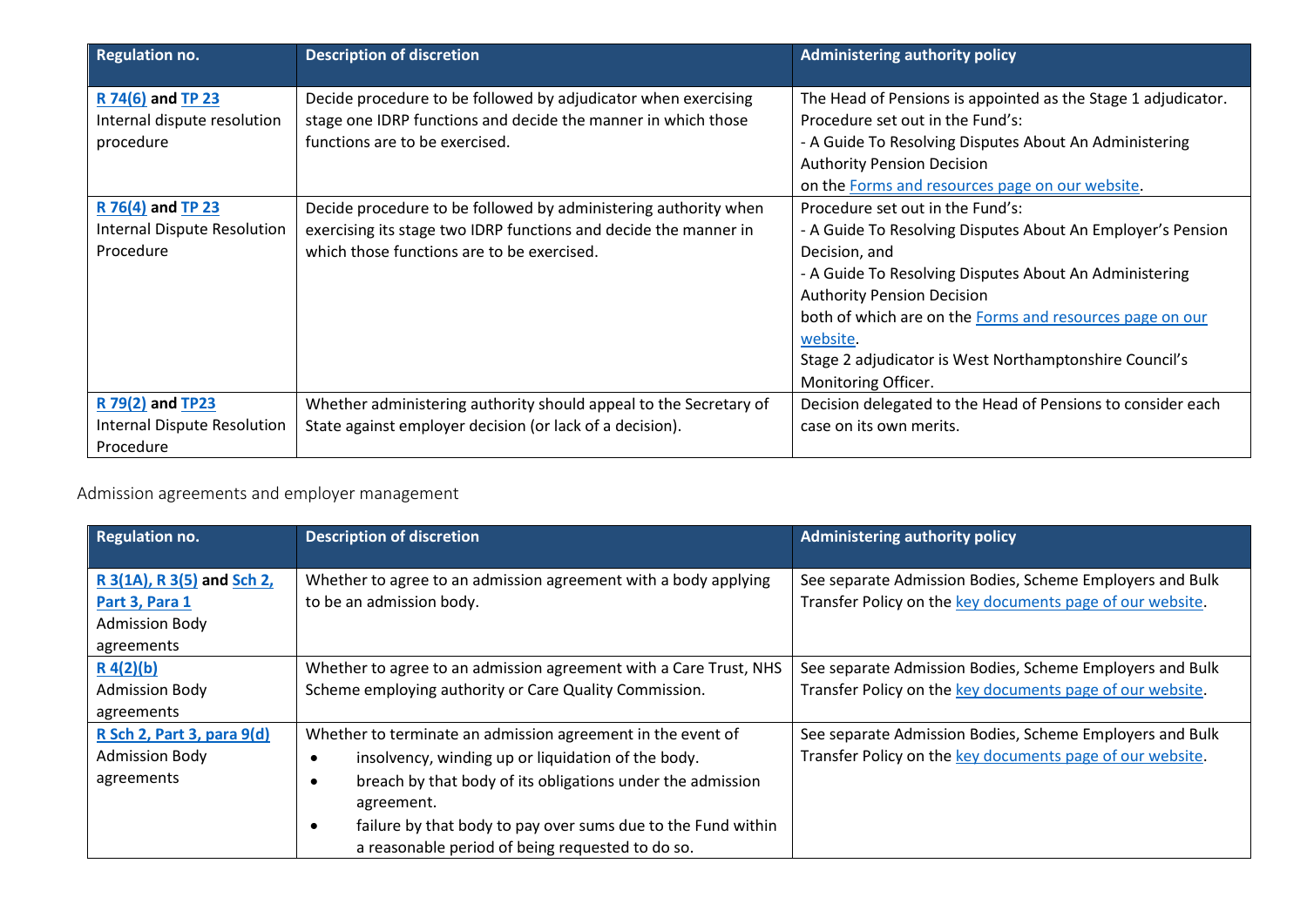| <b>Regulation no.</b>                                                       | <b>Description of discretion</b>                                                                                                                                                                                                                                                                                                                                                                                                   | <b>Administering authority policy</b>                                                                                                                                                                                                                                                                                                                                                                        |
|-----------------------------------------------------------------------------|------------------------------------------------------------------------------------------------------------------------------------------------------------------------------------------------------------------------------------------------------------------------------------------------------------------------------------------------------------------------------------------------------------------------------------|--------------------------------------------------------------------------------------------------------------------------------------------------------------------------------------------------------------------------------------------------------------------------------------------------------------------------------------------------------------------------------------------------------------|
| R Sch 2, Part 3, para 12(a)<br><b>Admission Body</b><br>agreements          | Employees of a contractor are only entitled to remain in the LGPS<br>whilst they continue to be employed in connection with the original<br>services that were transferred.<br>Define what the term "in connection with" means in the context of<br>"only employees of the body who are employed in connection with<br>the provision of the service or assets referred to in that sub-<br>paragraph may be members of the Scheme". | See separate Admission Bodies, Scheme Employers and Bulk<br>Transfer Policy on the key documents page of our website.                                                                                                                                                                                                                                                                                        |
| R Sch 2, Part 3, para 14<br><b>Admission Body</b><br>agreements             | The start date of an admission agreement may be set to be earlier<br>than the date the admission agreement is executed.                                                                                                                                                                                                                                                                                                            | The decision whether to backdate an admission will be made<br>by the Head of Pensions taking into consideration the advice of<br>the Fund Actuary.                                                                                                                                                                                                                                                           |
| R54(1)<br>Separate admission<br>agreement fund                              | Whether to set up a separate admission agreement fund.                                                                                                                                                                                                                                                                                                                                                                             | Separate admission agreement funds will not be set up as<br>normal practice. Any such decision would need to be agreed<br>by the Pension Fund Committee taking into consideration<br>guidance from the Fund Actuary.                                                                                                                                                                                         |
| <b>R64(2A)</b><br><b>Exiting employers</b>                                  | Whether to suspend (by way of issuing a suspension notice), for up<br>to 3 years, an employer's obligation to pay an exit payment where<br>the employer is again likely to have active members within the<br>specified period of suspension.                                                                                                                                                                                       | This will be decided by the Head of Pensions taking into<br>consideration the advice of the Fund Actuary.                                                                                                                                                                                                                                                                                                    |
| <b>R 64(2ZAB)</b><br>Exit credit amount                                     | Determine the amount of an exit credit, which may be zero, when an<br>employer becomes an exiting employer in the Fund with a funding<br>surplus.                                                                                                                                                                                                                                                                                  | Determining the amount of an exit credit delegated jointly to<br>the Head of Pensions and Section 151 Officer, and to be agreed<br>in co-operation with the Fund Actuary.<br>See separate Funding Strategy Statement on the key<br>documents page of our website.                                                                                                                                            |
| R 64(2ZAB)(b)<br>Timing of payment of exit<br>credit to exiting employer    | If there is an exit credit payable to an exiting employer, decide<br>whether to extend the period by which to pay it beyond 6 months<br>from the date an employer ceases to be a Scheme Employer.                                                                                                                                                                                                                                  | This will be decided by the Head of Pensions, taking into<br>consideration the advice of the Fund Actuary and by<br>agreement with the exiting employer.                                                                                                                                                                                                                                                     |
| R64(4)<br><b>Revised Rates and</b><br><b>Adjustment Certificates</b>        | Whether to obtain revision of employer's contribution rate if there<br>are circumstances which make it likely a Scheme employer will<br>become an exiting employer.                                                                                                                                                                                                                                                                | Delegated jointly to the Head of Pensions and Section 151<br>Officer, and to be agreed in co-operation with the Fund Actuary<br>See separate Admission Bodies, Scheme Employers and Bulk<br>Transfer Policy on the key documents page of our website.                                                                                                                                                        |
| R 68(2)<br><b>TP Sch 2, Para 2(3)</b><br>L80(5)<br>Employer strain payments | Whether to require any strain on Fund costs to be paid "up front" by<br>an employer following redundancy / business efficiency, flexible<br>retirement, or the waiver (in whole or in part) of any actuarial<br>reduction on voluntary or flexible retirement, or the waiver of an<br>actuarial reduction on compassionate grounds under TP Sch 2, para<br>2(1).                                                                   | The administering authority will recharge all strain on the fund<br>costs in accordance with the Rates and Adjustment Certificate<br>and guidance produced by the Fund Actuary. Payment should<br>normally be made within 12 months of the effective date in the<br>form of lump sum. This may be extended to up to three years if<br>jointly agreed by the Head of Pensions and the Section 151<br>Officer. |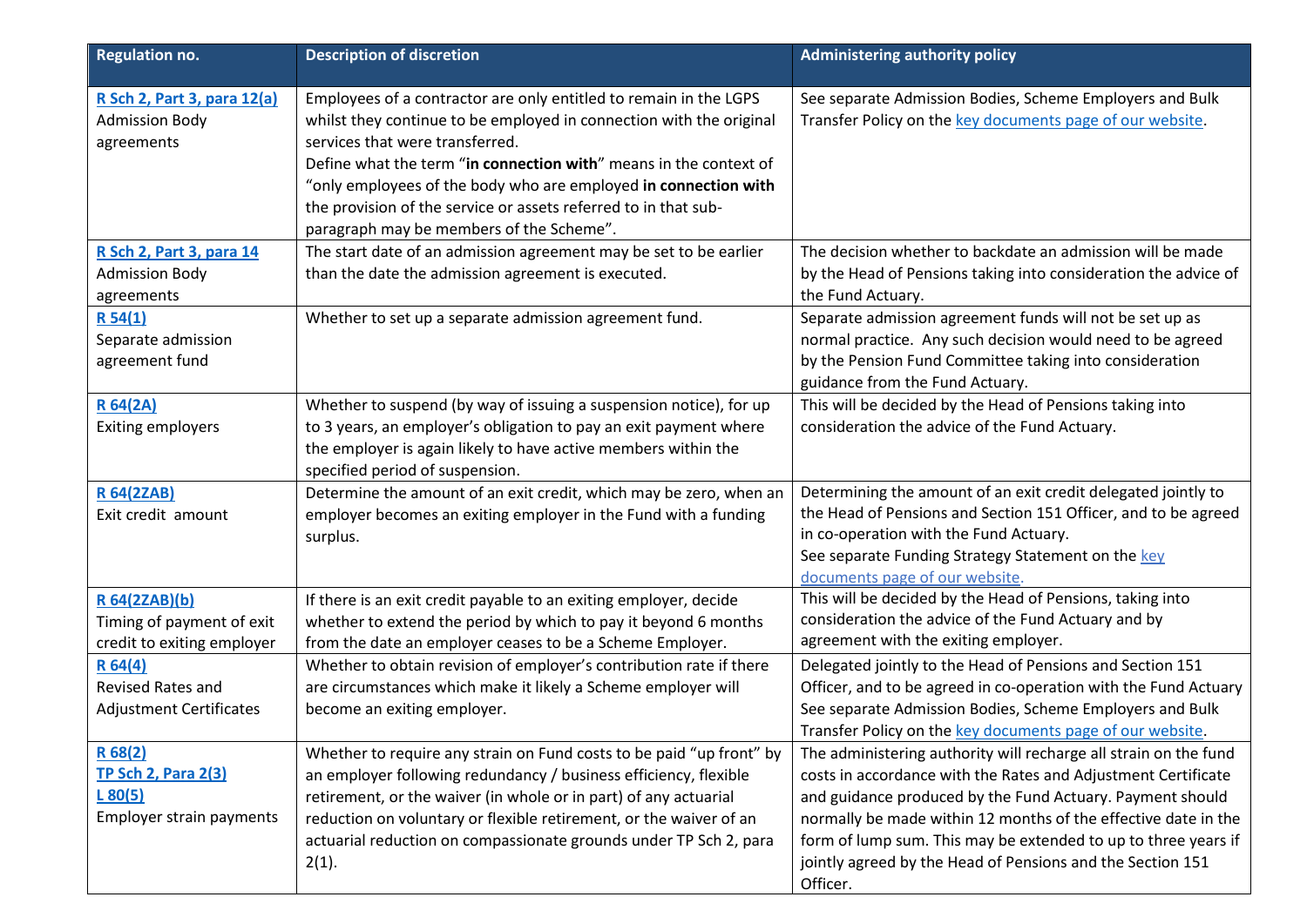| <b>Regulation no.</b>                                                              | <b>Description of discretion</b>                                                                                                       | <b>Administering authority policy</b>                                                                                                                                                                                                                                  |
|------------------------------------------------------------------------------------|----------------------------------------------------------------------------------------------------------------------------------------|------------------------------------------------------------------------------------------------------------------------------------------------------------------------------------------------------------------------------------------------------------------------|
| R 80(1)(b)<br>TP 22(1)<br><b>TP 23</b><br>Provision of Information by<br>Employers | Specify information to be supplied by employers to enable<br>administering authority to discharge its functions.                       | The Head of Pensions will specify the information to be<br>provided by employers. Some information requirements may<br>also be contained within the Administration Strategy on the<br>key documents page of our website.                                               |
| R69(1)<br><b>Employer Payments</b>                                                 | Decide frequency of payments to be made over to Fund by<br>employers and whether to make an administration charge for late<br>receipt. | Payments must be made in accordance with Pensions Act<br>(made monthly by 19 <sup>th</sup> of the month following payroll).<br>Any administration charge will be in accordance with the<br>Fund's Administration Strategy on the key documents page of<br>our website. |
| R69(4)                                                                             | Decide form and frequency of information from employers to                                                                             | Information should be provided on a monthly basis unless a                                                                                                                                                                                                             |
| <b>Employer Payments</b><br><b>R70</b>                                             | accompany payments to the Fund.<br>Whether to issue employer with notice to recover additional costs                                   | less frequent basis is agreed with the Head of Pensions.<br>See Separate Administration Strategy on the key documents                                                                                                                                                  |
| TP 22(2)<br><b>Employer Payments</b>                                               | incurred as a result of the employer's level of performance.                                                                           | page of our website.                                                                                                                                                                                                                                                   |
| R71(1)                                                                             | Whether to charge interest on payments by employers which are                                                                          | The Fund will charge employers interest for persistently making                                                                                                                                                                                                        |
| <b>Employer Payments</b>                                                           | overdue.                                                                                                                               | late payments to the Fund. Delegated authority is given to the<br>Head of Pensions to apply a charge on a case by case basis,<br>taking into consideration the administrative cost involved in<br>raising the charges.                                                 |

# Payments relating to death

| <b>Regulation no.</b>                                                                                                                                        | <b>Description of discretion</b>                                                                                                                                                                                                                                                                                                                                                        | Administering authority policy                                                                                                                                                                                                                                                                                                                                                                                                                                                                                                                                                                                                                                                  |
|--------------------------------------------------------------------------------------------------------------------------------------------------------------|-----------------------------------------------------------------------------------------------------------------------------------------------------------------------------------------------------------------------------------------------------------------------------------------------------------------------------------------------------------------------------------------|---------------------------------------------------------------------------------------------------------------------------------------------------------------------------------------------------------------------------------------------------------------------------------------------------------------------------------------------------------------------------------------------------------------------------------------------------------------------------------------------------------------------------------------------------------------------------------------------------------------------------------------------------------------------------------|
| R 17(12), 40(2), 43(2) and<br>46(2)<br>TP 17(5) to (8)<br>B 23(2), 32(2) and 35(2)<br>T Sch1<br>L $38(1)$ and $155(4)$<br><b>R95 E8</b><br>Payments on death | The Administering Authority may, at its absolute discretion, pay any<br>death grant due (including AVCs, SCAVCs and life assurance relating<br>to AVCs) to or for the benefit of the deceased member's nominee,<br>personal representatives or any person appearing to the authority to<br>have been a relative or dependent of the member. This also relates<br>to councillor members. | Delegated authority has been given to the Head of Pensions to<br>determine the recipient of death grants.<br>Details of prospective recipients will be sought and considered<br>in all cases.<br>Payment will <i>normally</i> be made:<br>in accordance with the member's expression of wish, or<br>where no expression of wish was made, to the member's<br>surviving spouse, civil partner or 'cohabiting partner' (as<br>defined in Schedule 1 to the LGPS Regulations 2013).<br>Where the above payment options appear inappropriate based<br>on the details of prospective recipients received, the Head of<br>Pensions will determine whether payment will be made to, or |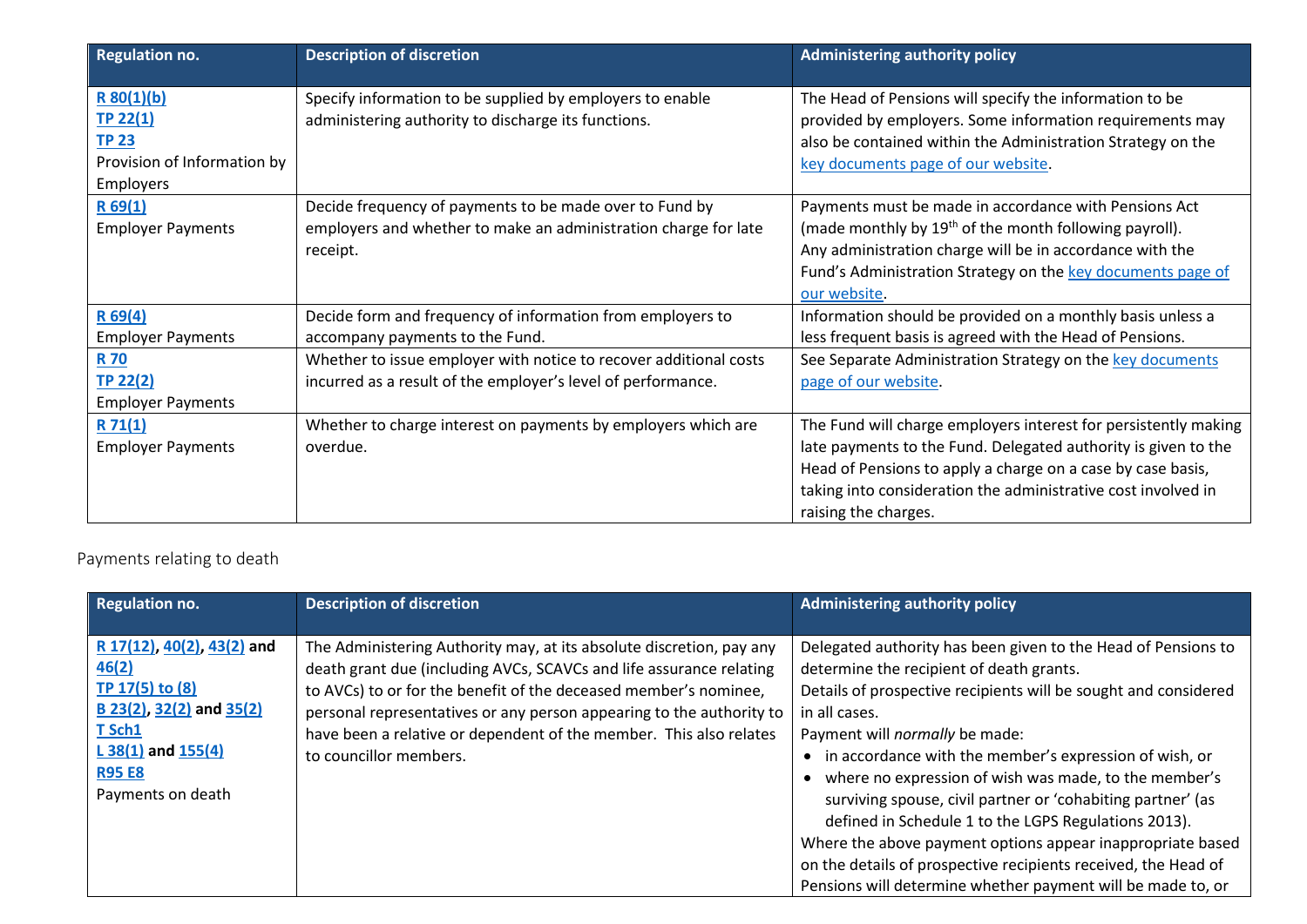| <b>Regulation no.</b>                                                                                        | <b>Description of discretion</b>                                                                                                                                                                                                                                                                          | <b>Administering authority policy</b>                                                                                                                                                                                                                                                                                                                                                                                                                                                            |
|--------------------------------------------------------------------------------------------------------------|-----------------------------------------------------------------------------------------------------------------------------------------------------------------------------------------------------------------------------------------------------------------------------------------------------------|--------------------------------------------------------------------------------------------------------------------------------------------------------------------------------------------------------------------------------------------------------------------------------------------------------------------------------------------------------------------------------------------------------------------------------------------------------------------------------------------------|
|                                                                                                              |                                                                                                                                                                                                                                                                                                           | divided in whatever proportions(s) they see fit between, the<br>deceased's personal representative (in that capacity), one or<br>more surviving nominees, and any person appearing to have<br>been a relative or dependant of the deceased member.<br>The County Council will ensure the details of current nominees<br>will be included on annual benefit statements so that scheme<br>members are given opportunity to revise nominations as part<br>of the annual benefit statement exercise. |
| R 82(2)<br>A 52(2)<br>L 95<br>Benefits due in respect of<br>deceased persons                                 | Whether to pay sums due to personal representatives or anyone<br>appearing to be beneficially entitled to the estate without need for<br>grant of probate / letters of administration where payment is less<br>than amount specified in s6 of the Administration of Estates (Small<br>Payments) Act 1965. | Where the total of the sums payable from the Scheme falls<br>below the amount specified in s6 of the Administration of<br>Estates (Small Payments) Act 1965 (£5,000 since 1984) sight of<br>grant of probate or letters of administration is not required for<br>payment. The decision as to the beneficiary is made on a case<br>by case basis by the Head of Pensions.                                                                                                                         |
| R Sch 1<br>TP 17(9)(b)<br>Cohabiting partner                                                                 | Decide evidence required to determine financial dependence of<br>cohabiting partner on scheme member or financial interdependence<br>of cohabiting partner and scheme member.                                                                                                                             | Where a member dies and a potential cohabiting partner is<br>identified, delegated authority is given to the Head of Pensions<br>to decide on a case by case basis by taking account of the LGPS<br>regulatory requirements, what evidence the partner will be<br>asked to provide by the way of appropriate documents and<br>paperwork to prove either dependency or interdependency.                                                                                                           |
| TP 3(6), 4(6)(c), 8(4),<br>$10(2)(a)$ and $17(2)(b)$<br>B 10(2)<br>Final Pay                                 | Where member to whom B10 applies (use of average of 3 years pay<br>within the period of 13 years ending with the last day of active<br>membership for final pay purposes) dies before making an election,<br>whether to make that election on behalf of the deceased member.                              | The pay figure that will provide the greatest benefit will be<br>applied in all cases.                                                                                                                                                                                                                                                                                                                                                                                                           |
| TP 3(6), $4(6)(c)$ , $8(4)$ ,<br>$10(2)(a)$ and $17(2)(b)$<br>T Sch1<br>L 23(9)<br>Certificate of protection | Make election on behalf of deceased member with a certificate of<br>protection of pension benefits i.e. determine best pay figure to use<br>in the benefit calculations (pay cuts / restrictions occurring pre<br>$1.4.08.$ ).                                                                            | The most advantageous final pay period for the member will be<br>used in all cases.                                                                                                                                                                                                                                                                                                                                                                                                              |
| R Sch 1 "Eligible Child"<br>TP 17(9)(a)<br>Child in education                                                | Decide to treat child (who has not reached the age of 23) as being in<br>continuous education or vocational training despite a break                                                                                                                                                                      | A break of 1 academic year or less should be ignored.<br>Authority is delegated to the Head of Pensions to extend this<br>period in exceptional circumstances                                                                                                                                                                                                                                                                                                                                    |
| $L$ 47(1)<br><b>R95 G11(1)</b><br>Children's pensions                                                        | Apportionment of children's pension amongst eligible children.                                                                                                                                                                                                                                            | Payment will be apportioned equally amongst the eligible<br>children unless there are exceptional circumstances, when<br>authority is delegated to the Head of Pensions to determine an<br>appropriate apportionment.                                                                                                                                                                                                                                                                            |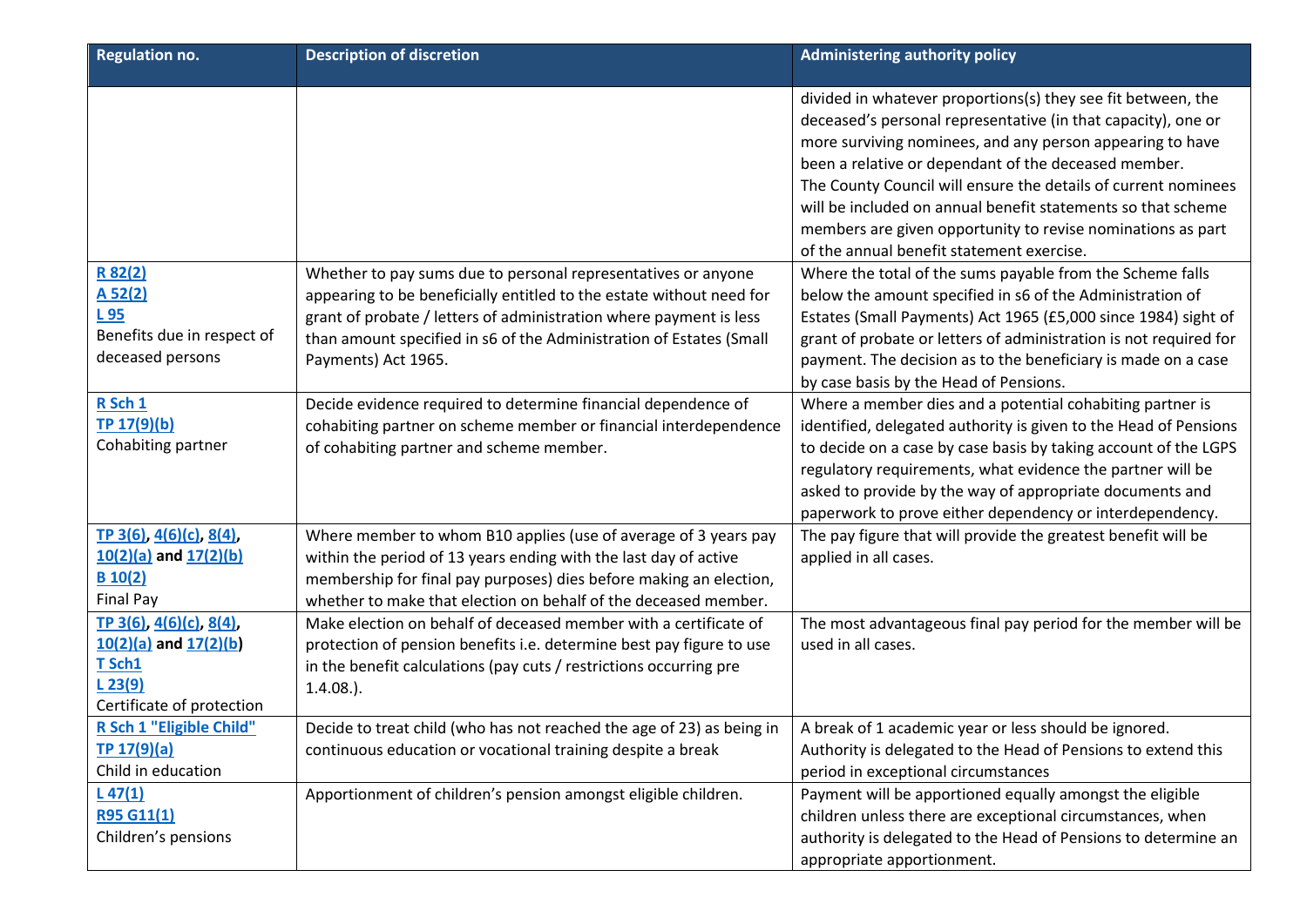| <b>Regulation no.</b>                                       | <b>Description of discretion</b>                                                                         | <b>Administering authority policy</b>                                                                                                                                                                                                                                                                    |
|-------------------------------------------------------------|----------------------------------------------------------------------------------------------------------|----------------------------------------------------------------------------------------------------------------------------------------------------------------------------------------------------------------------------------------------------------------------------------------------------------|
| $B$ 27(5)<br>$L$ 47(2)<br>R95 G11(2)<br>Children's pensions | Whether to pay the whole or part of a child's pension to another<br>person for the benefit of the child. | Payment will be made to a parent or guardian where the child<br>is aged below 17, with payment made direct to the child in all<br>other circumstances. In these cases, the parent or guardian<br>must sign a written statement confirming that the pension will<br>be used for the benefit of the child. |
| <b>R95 F7</b><br>Survivors pension                          | Suspension of spouses' pensions during remarriage or cohabitation.                                       | Resolved that spouse's pensions are not ceased on re-marriage<br>or cohabitation that took place or commenced on or after 1<br>April 1998 but are payable for life. This brought equity with<br>post 31 March 1998 retirees/leavers with deferred benefits.                                              |

# Transferring or linking benefits

| <b>Regulation no.</b>           | <b>Description of discretion</b>                                   | <b>Administering authority policy</b>                         |
|---------------------------------|--------------------------------------------------------------------|---------------------------------------------------------------|
| R98(1)(b)                       | Agree to bulk transfer payment.                                    | See separate Admission and Bulk Transfer Policy on the key    |
| <b>Bulk Transfer</b>            |                                                                    | documents page of our website.                                |
| $R$ 100(6)                      | Extend normal time limit for acceptance of a transfer value beyond | This will be on a case by case basis with delegated authority |
| Transfer in time limit          | 12 months from joining the LGPS.                                   | given to the Head of Pensions. The member's employer must     |
| extension                       |                                                                    | also agree to any extension.                                  |
| $R$ 100(7)                      | Allow transfer of pension rights into the Fund.                    | Transfers into the Fund will be permitted.                    |
| Transfer of pension rights      |                                                                    |                                                               |
| TP 10(9)                        | Where there are multiple ongoing employments, in the absence of    | The power to determine this is delegated to the Head of       |
| Concurrent aggregation          | an election from the member within 12 months of ceasing a          | Pensions.                                                     |
| choice                          | concurrent employment, decide to which record the benefits from    | (The assessment will be based on which of the concurrent      |
|                                 | the ceased concurrent employment should be aggregated.             | employments continuing immediately after leaving the          |
|                                 |                                                                    | employment in question is considered the main ongoing         |
|                                 |                                                                    | employment. This assessment being made based on which         |
|                                 |                                                                    | employment has the greatest annual rate of pensionable pay    |
|                                 |                                                                    | based on pay that would be pensionable under Regulation 20    |
|                                 |                                                                    | of the LGPS Regulations 2013).                                |
| L 118                           | Retention of CEP where member transfers out.                       | Where HMRC will accept payment of the CEP, this should be     |
| <b>Contributions Equivalent</b> |                                                                    | made. If they will not for any reason the CEP should be       |
| Premium                         |                                                                    | retained.                                                     |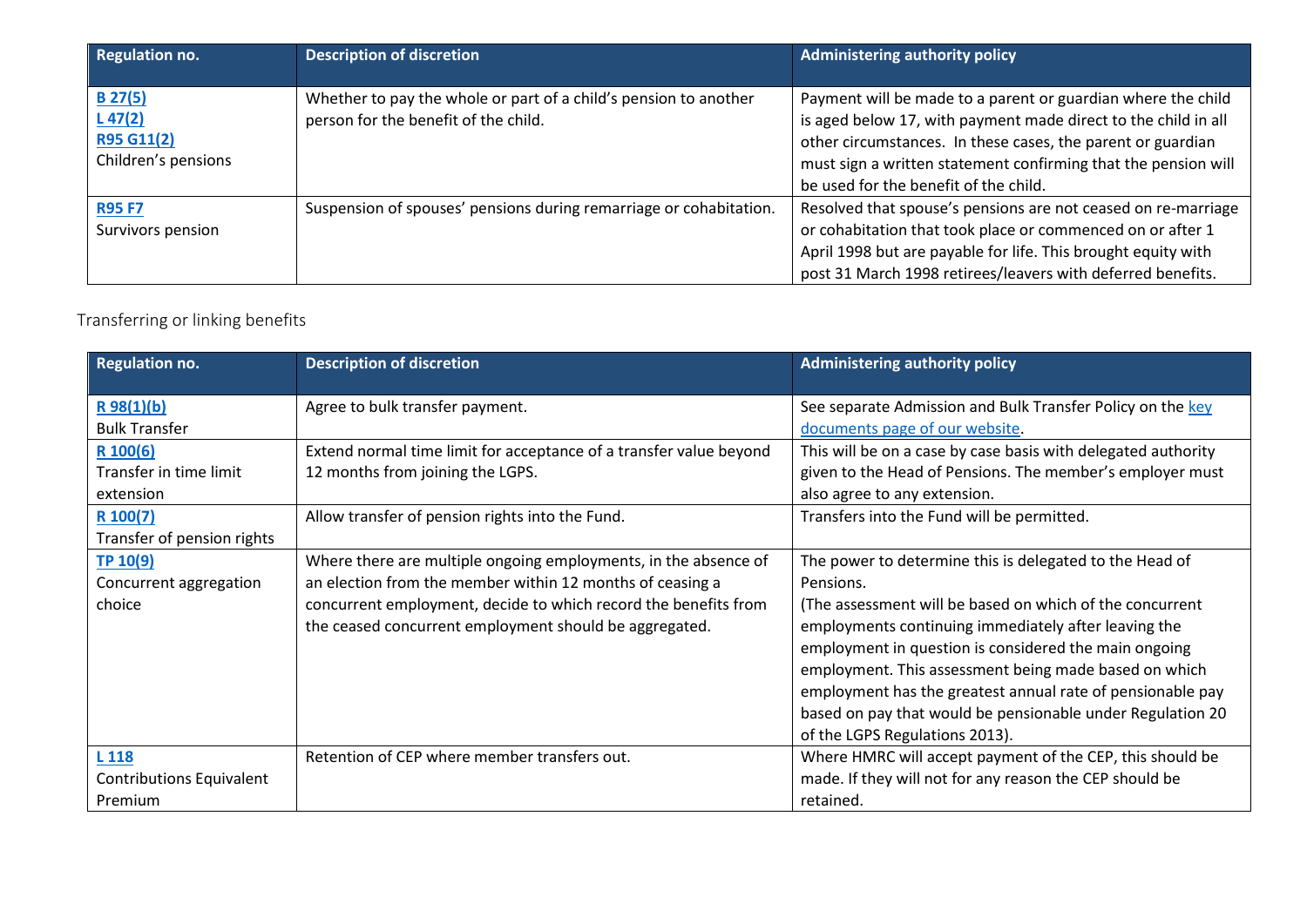## Other miscellaneous discretions

| <b>Regulation no.</b>                                                                                                        | <b>Description of discretion</b>                                                                                                                                                                     | <b>Administering authority policy</b>                                                                                                                                                                                                                                                                                                                                                                                                                                                                                                                                                                                                                                                                                                                                                                                                                                                                                                                                                                                                                                                                                                                                                                                           |
|------------------------------------------------------------------------------------------------------------------------------|------------------------------------------------------------------------------------------------------------------------------------------------------------------------------------------------------|---------------------------------------------------------------------------------------------------------------------------------------------------------------------------------------------------------------------------------------------------------------------------------------------------------------------------------------------------------------------------------------------------------------------------------------------------------------------------------------------------------------------------------------------------------------------------------------------------------------------------------------------------------------------------------------------------------------------------------------------------------------------------------------------------------------------------------------------------------------------------------------------------------------------------------------------------------------------------------------------------------------------------------------------------------------------------------------------------------------------------------------------------------------------------------------------------------------------------------|
| $L$ 106A(5)<br><b>Annual Deferred Benefit</b><br>Statement                                                                   | Date to which benefits shown on annual deferred benefit statement<br>are calculated.                                                                                                                 | Calculated as at first Monday in each tax year so as to coincide<br>with the effective date of the Pensions Increase Review Order                                                                                                                                                                                                                                                                                                                                                                                                                                                                                                                                                                                                                                                                                                                                                                                                                                                                                                                                                                                                                                                                                               |
| TP 3(13)<br>A 70(1) and 71(4(c)<br>Abatement on re-<br>employment                                                            | Decide policy on abatement of pre 1 April 2014 element of pensions<br>in payment following re-employment.                                                                                            | Members who are in receipt of an augmented pension or<br>annual compensation (where additional pension, additional<br>membership or a credited period has been awarded by their<br>former employer) due to early retirement on the grounds of<br>redundancy or in the interests of efficiency should have any<br>pension based on pre 1 April 2014 membership assessed for<br>reduction or suspension on re-employment that offers<br>membership of the LGPS.<br>The pension in respect of any pre 1 April 2014 membership will<br>be reduced by the excess of the annual rate of pay on<br>commencing the new job, or at any material change, plus the<br>annual rate of pension in payment at that date in respect of<br>any pre 1 April 2014 membership over the annual rate of pay of<br>the former employment on the last day used in calculating the<br>Final Pay that the pension was based on (revalued by pension<br>increase); where the excess is greater than the annual rate of<br>pension in respect of pre 1 April 2014 membership in payment,<br>that pension will be suspended. The reduction or suspension<br>will continue until the employment ends or there is a<br>reassessment due to a material change. |
| $R$ 22(3)(c)<br><b>Pension Account</b>                                                                                       | Pension account may be kept in such form as is considered<br>appropriate.                                                                                                                            | Pension accounts will be held electronically using the Altair<br>pension administration software.                                                                                                                                                                                                                                                                                                                                                                                                                                                                                                                                                                                                                                                                                                                                                                                                                                                                                                                                                                                                                                                                                                                               |
| <b>R83</b><br>Person entitled to benefits<br>is unable to deal with their<br>own affairs                                     | Whether, where a person is incapable of managing their affairs, to<br>pay the whole or part of that person's pension benefits to another<br>person for their benefit.                                | This will be on a case by case basis with delegated authority<br>given to the Head of Pensions.                                                                                                                                                                                                                                                                                                                                                                                                                                                                                                                                                                                                                                                                                                                                                                                                                                                                                                                                                                                                                                                                                                                                 |
| <b>A 52A</b><br>Person entitled to benefits<br>(other than an eligible<br>child) is unable to deal with<br>their own affairs | Whether, where a person (other than an eligible child) is incapable<br>of managing their affairs, to pay the whole or part of that person's<br>pension benefits to another person for their benefit. | This will be on a case by case basis with delegated authority<br>given to the Head of Pensions.                                                                                                                                                                                                                                                                                                                                                                                                                                                                                                                                                                                                                                                                                                                                                                                                                                                                                                                                                                                                                                                                                                                                 |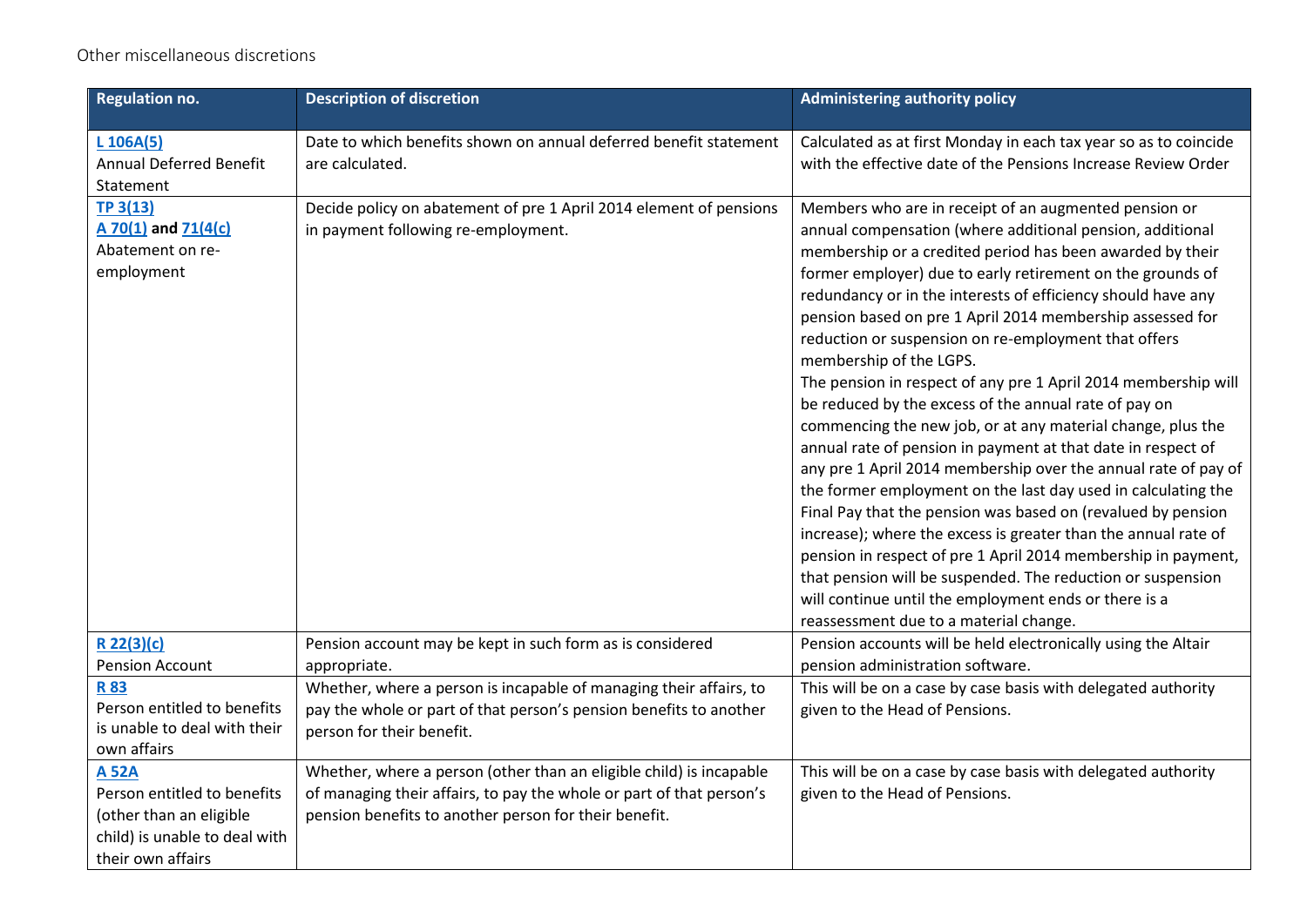| <b>Regulation no.</b>                                                                                                            | <b>Description of discretion</b>                                                                                                                                                                                             | <b>Administering authority policy</b>                                                                                                                                                                                                                                                                                                                                                                                                                                                                                                                                                                                                                                                                                                                |
|----------------------------------------------------------------------------------------------------------------------------------|------------------------------------------------------------------------------------------------------------------------------------------------------------------------------------------------------------------------------|------------------------------------------------------------------------------------------------------------------------------------------------------------------------------------------------------------------------------------------------------------------------------------------------------------------------------------------------------------------------------------------------------------------------------------------------------------------------------------------------------------------------------------------------------------------------------------------------------------------------------------------------------------------------------------------------------------------------------------------------------|
| R 16(1)<br><b>Minimum Additional</b><br>Pension Contributions /<br><b>Shared Cost Additional</b><br><b>Pension Contributions</b> | Whether to turn down a request to pay an APC/SCAPC over a period<br>of time where it would be impractical to allow such a request (e.g.<br>where the sum being paid is very small and could be paid as a single<br>payment). | There is no minimum monthly payment required for entering<br>into an APC/SCAPC contract.                                                                                                                                                                                                                                                                                                                                                                                                                                                                                                                                                                                                                                                             |
| R 16(10)<br>Request medical for<br>APC/SCAPC                                                                                     | Whether to require a satisfactory medical before agreeing to an<br>application to pay an APC / SCAPC.                                                                                                                        | A scheme member wishing to pay APC/SCAPC should be<br>required to complete a declaration, countersigned by their<br>General Practitioner, that they are in reasonably good health,<br>prior to being permitted to commence payment, EXCEPT where<br>the payments are to purchase pension no more than that<br>which is to cover a period of absence, when no such<br>declaration shall be required.                                                                                                                                                                                                                                                                                                                                                  |
| R 16(10)<br>Proof of good health for<br>APC / SCAPC                                                                              | Whether to turn down an application to pay an APC / SCAPC if not<br>satisfied that the member is in reasonably good health.                                                                                                  | Where a scheme member wishing to pay APC/SCAPC does not<br>provide a declaration, countersigned by their General<br>Practitioner, that they are in reasonably good health, their<br>application to pay APC/SCAPC will be turned down, UNLESS<br>the payments are to purchase pension no more<br>(i)<br>than that which is to cover a period of absence,<br>when no such declaration shall be required<br><b>OR</b><br>there are exceptional circumstances that prevent<br>(ii)<br>such a declaration being countersigned by the<br>scheme member's General Practitioner, when a<br>decision to allow the application to pay an<br>APC/SCAPC will be considered on a case by case<br>basis with delegated authority given to the Head of<br>Pensions. |
| R 32(7)<br>Flexible retirement time<br>limit                                                                                     | Whether to extend the time limits within which a member must give<br>notice of the wish to draw benefits before normal pension age or<br>upon flexible retirement.                                                           | The advance notice required for payment of benefits before<br>normal pension age will be shortened from 3 months to 1<br>month.<br>A notice that benefits are to be paid on flexible retirement<br>should be given no more than 1 month after the reduction in<br>hours and/or grade, i.e. the period will not be extended.                                                                                                                                                                                                                                                                                                                                                                                                                          |
| R36(3)<br>A 56(2)<br>L97(10)                                                                                                     | Approve medical advisors used by employers (for ill health benefits)                                                                                                                                                         | Delegated powers have been given to the Head of Pensions to<br>determine in advance of a referral whether an employer can<br>use an alternative Occupational Health Provider to West<br>Northamptonshire Council's own provider, and where approval                                                                                                                                                                                                                                                                                                                                                                                                                                                                                                  |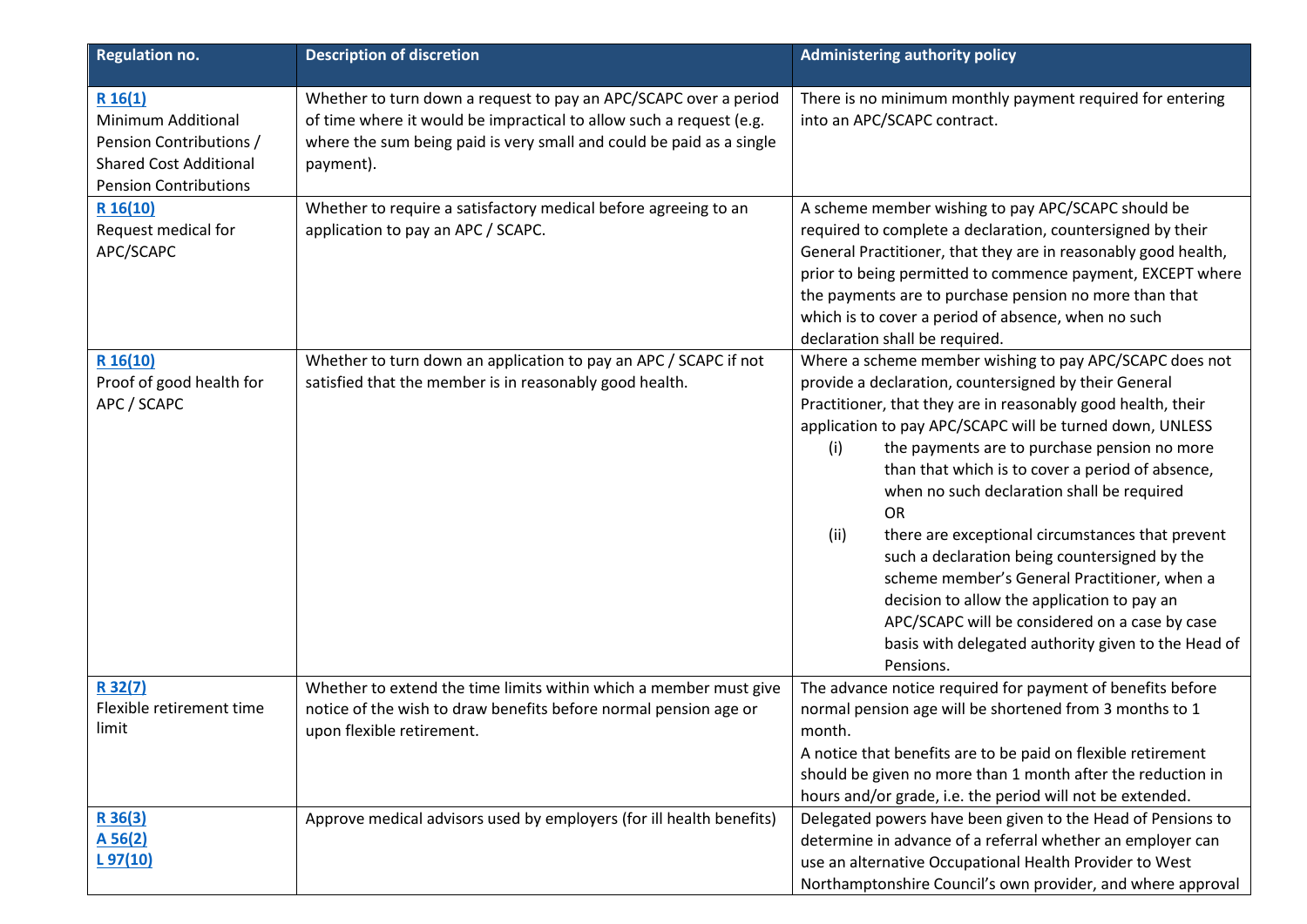| <b>Regulation no.</b>          | <b>Description of discretion</b>                                      | <b>Administering authority policy</b>                                                       |
|--------------------------------|-----------------------------------------------------------------------|---------------------------------------------------------------------------------------------|
| Approved medical advisors      |                                                                       | is granted whether it is reasonable to use the practitioner                                 |
| for ill health retirements.    |                                                                       | proposed as the Independent Registered Medical Practitioner<br>(IRMP) for pension purposes. |
| TP $15(1)(c)$                  | Extend time period for capitalisation of remaining contributions to   | This will be considered on a case by case basis with delegated                              |
| T Sch1                         | an added years contract in cases of redundancy.                       | authority given to the Head of Pensions.                                                    |
| L83(5)                         |                                                                       |                                                                                             |
| Added years contributions      |                                                                       |                                                                                             |
| $R$ 34(1)(a), (b) and (c)      | Decide whether to trivially commute a member's pension under          | Members and beneficiaries who meet the criteria for                                         |
| <b>B</b> 39(1)(a), (b) and (c) | section 166 of the Finance Act 2004; whether to trivially commute a   | commutation will normally be offered commutation as an                                      |
| T14(3)                         | lump sum death benefit under section 168 of the Finance Act 2004;     | option.                                                                                     |
| L49(1)                         | or whether to pay a commutation payment under regulations 6           |                                                                                             |
| <b>Small Pension</b>           | (payment after relevant accretion), 11 (de minimis rule for pension   |                                                                                             |
| Commutation                    | schemes) or 12 (payments by larger pension schemes) of the            |                                                                                             |
|                                | Registered Pension Schemes (Authorised Payments) Regulations<br>2009. |                                                                                             |
| $R$ 49(1)(c)                   | Decide, in the absence of an election from the member, which          | The power to determine and notify the member of the                                         |
| $B$ 42(1)(c)                   | benefit is to be paid where the member would be entitled to a         | provision under which benefits are to be awarded will be                                    |
| Double entitlement             | benefit under 2 or more regulations in respect of the same period of  | delegated to the Head of Pensions and will be considered on a                               |
|                                | Scheme membership.                                                    | case by case basis.                                                                         |
| L 147                          | Discharge Pension Credit liability.                                   | These cases will be considered on a case by case by the Head of                             |
| <b>Pension Credit</b>          |                                                                       | Pensions, taking consideration of the national LGPS guidance                                |
|                                |                                                                       | issued by Local Government Pensions Committee.                                              |
| L 50 and 157                   | Decide whether to commute benefits due to exceptional ill-health      | Members who meet the criteria for commutation on grounds                                    |
| <b>Exceptional ill health</b>  | (includes. Pension Credit members where the effective date of the     | of exceptional ill health will be offered commutation as an                                 |
| commutation                    | Pension Sharing Order was pre 1 April 2014 or where the effective     | option.                                                                                     |
|                                | date of the Pension Sharing Order is after 31 March 2014 but the      |                                                                                             |
|                                | debited member had no post 31 March 2014 membership of the            |                                                                                             |
|                                | 2014 Scheme).                                                         |                                                                                             |
| L91(6)                         | Timing of pension increase payments by employers to fund (pre 1       | Will generally be recharged quarterly; however Head of                                      |
| <b>Employer payments</b>       | April 2008 leavers).                                                  | Pensions given delegated authority to agree alternative                                     |
|                                |                                                                       | frequency.                                                                                  |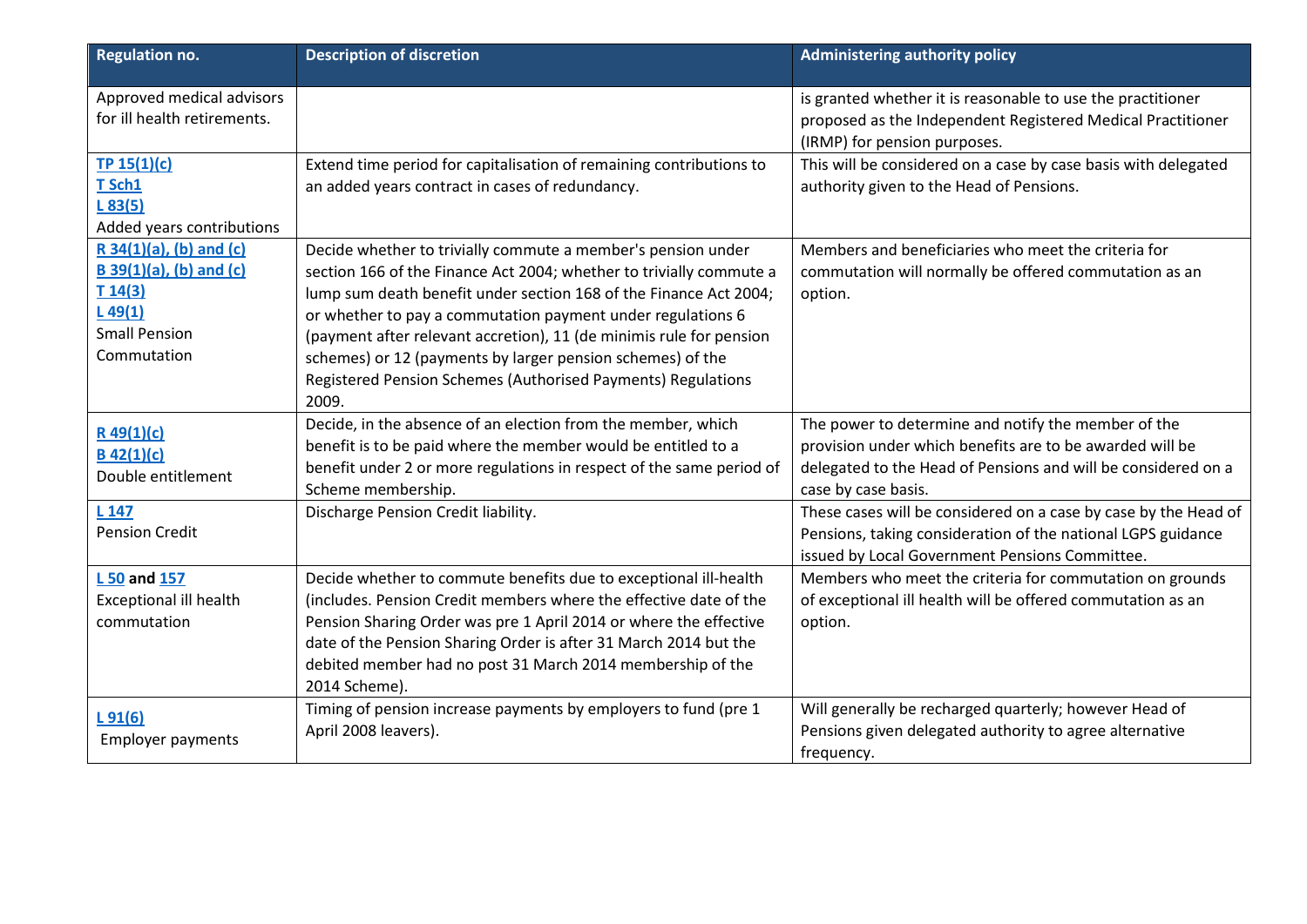| <b>Regulation no.</b>                                                                                                  | <b>Description of discretion</b>                                                                                                                                                                                                                                                                                                                   | <b>Administering authority policy</b>                                                                                                                 |
|------------------------------------------------------------------------------------------------------------------------|----------------------------------------------------------------------------------------------------------------------------------------------------------------------------------------------------------------------------------------------------------------------------------------------------------------------------------------------------|-------------------------------------------------------------------------------------------------------------------------------------------------------|
| R 38(3) and (6)<br><b>B</b> 31(4) and (7)<br>Deferred Beneficiary-<br>Payment on ill health<br>grounds                 | Where the question arises of whether a deferred beneficiary meets<br>criteria for being permanently incapable of former job because of ill<br>health and is unlikely to be capable of undertaking gainful<br>employment before normal pension age or for at least three years,<br>whichever is the sooner but the member's employer is no longer a | Decision delegated to the Head of Pensions to consider each<br>case on its own merits.                                                                |
|                                                                                                                        | 'scheme employer', the decision falls to the administering authority.<br>This also applies to a scheme member who was formerly in receipt<br>of Tier 3 ill-health benefits.                                                                                                                                                                        |                                                                                                                                                       |
| TP Sch 2, Paras 1(2) and<br>$1(1)(aa)$ , (c) and (f)<br><b>R60</b><br>Waiver of actuarial<br>reductions                | Waiving of actuarial reduction where former employer has ceased to<br>be a 'Scheme employer', including whether to 'switch on' the 85<br>year rule for a member voluntarily drawing benefits on or after age<br>55 and before age 60.<br>This can also apply to former Tier 3 Ill-Health members.                                                  | The waiving of any actuarial reduction decision will be made in<br>line with West Northamptonshire Council's own employer<br>policy in this area.     |
| TP 3(1), TP Sch 2, Paras<br>$2(1)$ and $2(2)$<br><b>B</b> 30(5) and <b>B</b> 30A(5)<br>L31(5)<br>Waiving reductions    | Where the question arises of whether to waive any actuarial<br>reduction on pre and/or post April 2014 benefits but the member's<br>employer is no longer a 'Scheme employer', the decision falls to the<br>administering authority.                                                                                                               | The waiving of any actuarial reduction decision will be made in<br>line with West Northamptonshire Council's own employer<br>policy in this area.     |
| R 30(8)<br><b>Waiving reductions</b>                                                                                   | Where the question arises of whether to waive, in whole or in part,<br>actuarial reduction on benefits paid on flexible retirement, but the<br>member's employer is no longer a 'scheme employer', the decision<br>falls to the administering authority.                                                                                           | The waiving of any actuarial reduction decision will be made in<br>line with West Northamptonshire Council's own employer<br>policy in this area.     |
| R 30(8)<br>Waiving reductions                                                                                          | Where the question arises of whether to waive, in whole or in part,<br>actuarial reduction on benefits which a member voluntarily draws<br>before normal pension age other than on the grounds of flexible<br>retirement but the member's employer is no longer a 'scheme<br>employer', the decision falls to the administering authority.         | The waiving of any actuarial reduction decision will be made in<br>line with West Northamptonshire Council's own employer<br>policy in this area.     |
| TP 3(5A)(vi), TL 4, L<br>106(1) and R95 D11(2)(c)<br>Early payment of deferred<br>benefits on compassionate<br>grounds | Where the question arises of whether to grant on compassionate<br>grounds an application of early payment of deferred benefits on or<br>after age 50 for a scheme member who ceased active membership<br>before 1 April 1998 but the member's employer is no longer a<br>'scheme employer', the decision falls to the administering authority.     | The early payment on compassionate grounds decision will be<br>made in line with West Northamptonshire Council's own<br>employer policy in this area. |
| TP 12(6)<br>Ill health certificate                                                                                     | Where the question arises of whether to use a certificate produced<br>by an IRMP under the 2008 Scheme for the purposes of making an ill<br>health determination under the 2014 Scheme but the member's                                                                                                                                            | A 2008 Scheme ill health certificate will not be accepted for ill<br>health determinations.                                                           |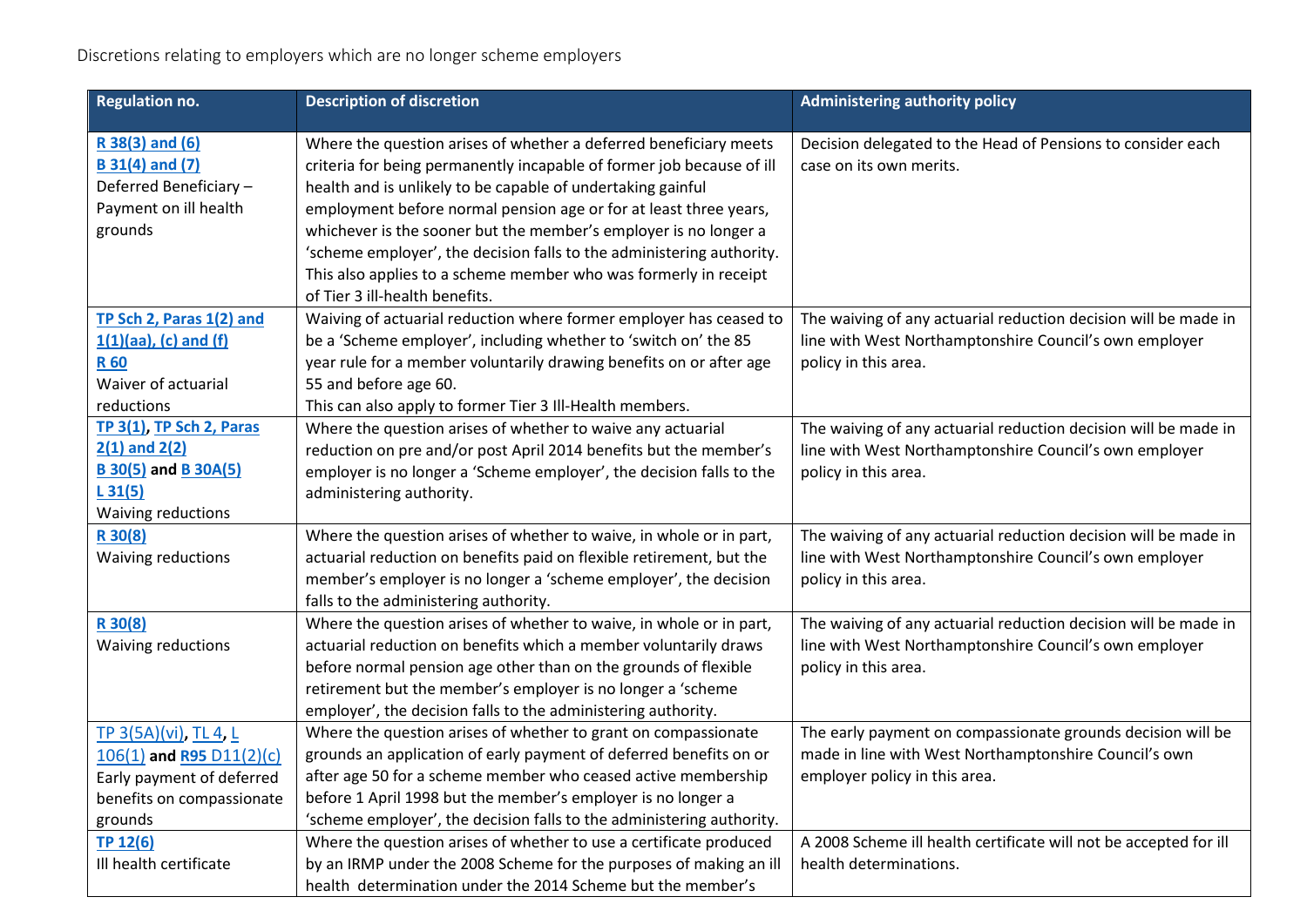| <b>Regulation no.</b> | <b>Description of discretion</b>                                                                 | Administering authority policy |
|-----------------------|--------------------------------------------------------------------------------------------------|--------------------------------|
|                       | employer is no longer a 'scheme employer', the decision falls to the<br>administering authority. |                                |

Discretions under the Local Government (Early Termination of Employment) (Discretionary Compensation) (England and Wales) Regulations 2000 (as amended) in relation to awards of compensation made to pre 1 April 2007 leavers

| <b>Regulation no.</b> | <b>Description of discretion</b>                                                                                    | <b>Administering authority policy</b>                                                                                                                                                                                                                                                                                                                                                                                                                                                                                                                             |
|-----------------------|---------------------------------------------------------------------------------------------------------------------|-------------------------------------------------------------------------------------------------------------------------------------------------------------------------------------------------------------------------------------------------------------------------------------------------------------------------------------------------------------------------------------------------------------------------------------------------------------------------------------------------------------------------------------------------------------------|
| 31(2)<br>Compensation | Decide whether to agree to pay annual compensation on behalf of<br>fund employer and recharge payments to employer. | Annual compensation payments already being paid on behalf<br>of employers, and recharged, will continue to be paid, and in<br>the event of new survivors' compensation becoming payable,<br>these payments will similarly be paid on behalf of employers<br>and recharged. The power to determine the frequency and<br>terms of recharge for each employer is delegated jointly to the<br>Head of Pensions and Section 151 Officer, notwithstanding that<br>in accordance with Regulation 31(4) payments must be<br>recovered within 2 months of them being made. |

Discretion under the Registered Pension Schemes (Modification of Scheme Rules) Regulations 2011

| <b>Regulation no.</b>        | <b>Description of discretion</b>                                                                                                                     | <b>Administering authority policy</b>                                                                                                                                                                                                                              |
|------------------------------|------------------------------------------------------------------------------------------------------------------------------------------------------|--------------------------------------------------------------------------------------------------------------------------------------------------------------------------------------------------------------------------------------------------------------------|
| <b>Voluntary Scheme Pays</b> | To decide whether it is legally able to offer voluntary scheme pays<br>and, if so, to decide the circumstances (if any) upon which it would<br>do so | Voluntary Scheme Pays will be permitted where the member<br>has incurred an annual allowance charge greater than £2,000<br>and is affected by the Tapered Annual Allowance, or where<br>Mandatory Scheme Pays would have applied but the member<br>is out of time. |

#### **Key to Regulation References:**

- R The Local Government Pension Scheme Regulations 2013
- TP The Local Government Pension Scheme (Transitional Provisions, Savings and Amendment) Regulations 2014
- A The Local Government Pension Scheme (Administration) Regulations 2008
- B The Local Government Pension Scheme (Benefits, Membership and Contributions) Regulations 2007
- T The Local Government Pension Scheme (Transitional Provisions) Regulations 2008
- L The Local Government Pension Scheme Regulations 1997
- TL The Local Government Pension Scheme (Transitional Provisions) Regulations 1997
- R95 The Local Government Pension Scheme Regulations 1995